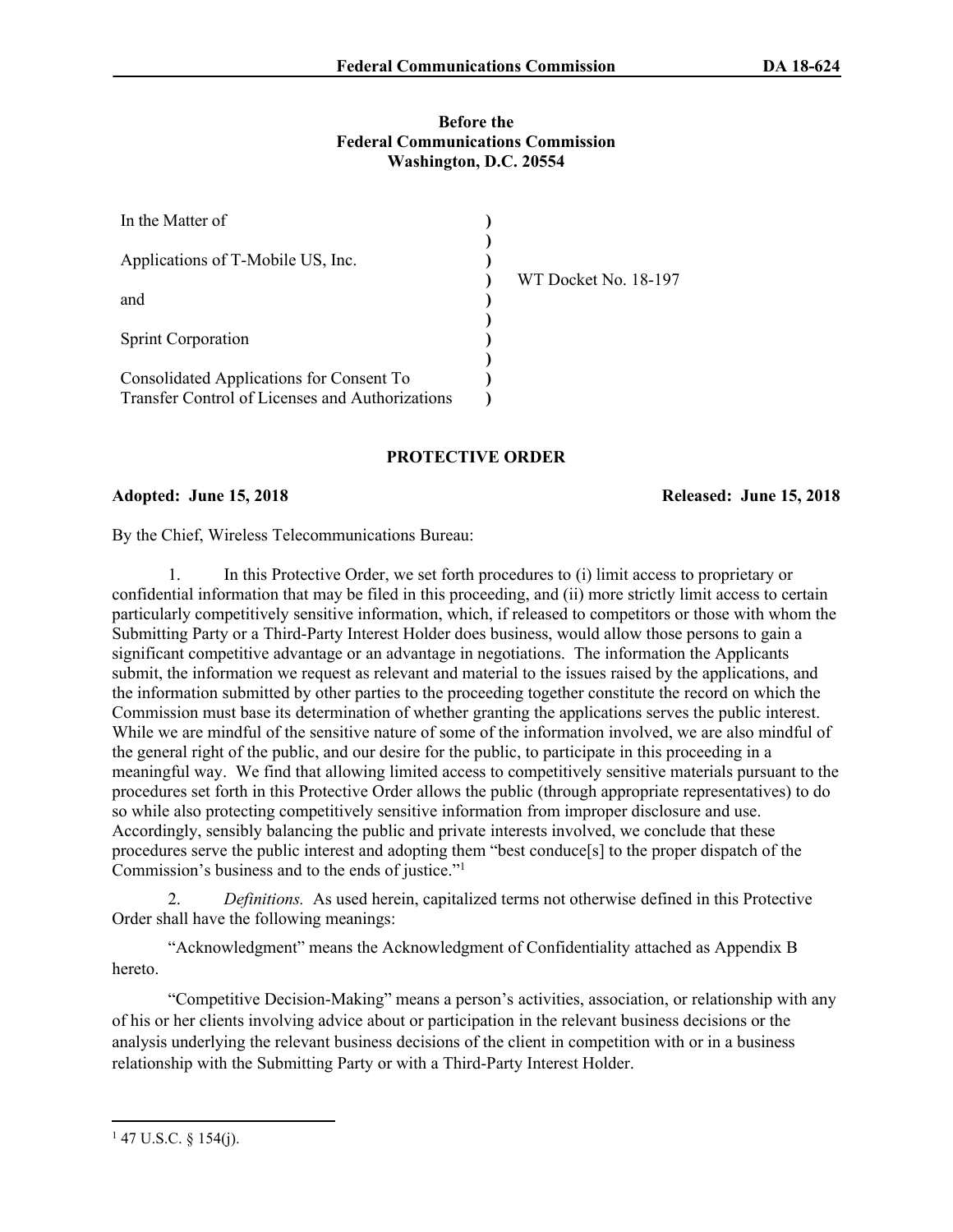"Confidential Information" means information that is not otherwise available from publicly available sources and that is subject to protection under the Freedom of Information Act ("FOIA"), 5 U.S.C. § 552, and the Commission's implementing rules.

"Counsel" means In-House Counsel and Outside Counsel of Record.

"Document" means any written, recorded, electronically stored, or graphic material, whether produced or created by the Submitting Party or another person.

"Highly Confidential Information" means information that is not otherwise available from publicly available sources; that the Submitting Party has kept strictly confidential; that is subject to protection under FOIA and the Commission's implementing rules; that the Submitting Party or a Third-Party Interest Holder claims constitutes some of its most sensitive business data which, if released to competitors or those with whom the Submitting Party or Third-Party Interest Holder does business, would allow those persons to gain a significant advantage in the marketplace or in negotiations; and that is described in Appendix A to this Protective Order, as the same may be amended from time to time.

"In-House Counsel" means an attorney employed by a Participant in this proceeding or employed by an affiliated entity and who is actively engaged in the conduct of this proceeding, provided that such attorney is not involved in Competitive Decision-Making. (In this regard, an In-House Counsel's employer is considered his or her client.)

"Outside Counsel of Record" or "Outside Counsel" means the attorney(s), firm(s) of attorneys, or sole practitioner(s), as the case may be, retained by a Participant in this proceeding, provided that such attorneys are not involved in Competitive Decision-Making. The term "Outside Counsel of Record" includes any attorney employed by a non-commercial Participant in this proceeding, provided that such attorney is not involved in Competitive Decision-Making.

"Outside Consultant" means a consultant or expert retained for the purpose of assisting Outside Counsel or a Participant in this proceeding, provided that such consultant or expert is not involved in Competitive Decision-Making. The term "Outside Consultant" includes any consultant or expert employed by a non-commercial Participant in this proceeding, provided that such consultant or expert is not involved in Competitive Decision-Making.

"Outside Firm" means a firm, whether organized as a partnership, limited partnership, limited liability partnership, limited liability company, corporation, or otherwise, of Outside Counsel or Outside Consultants.

"Participant" means a person or entity that has filed, or has a good faith intention to file, an application, petition to deny, or material comments in this proceeding.

"Redacted Confidential Document" means a copy of a Stamped Confidential Document where the Confidential Information has been redacted.

"Redacted Highly Confidential Document" means a copy of a Stamped Highly Confidential Document where the Highly Confidential Information has been redacted.

"Reviewing Party" means a person who has obtained access to Confidential Information (including Stamped Confidential Documents) or Highly Confidential Information (including Stamped Highly Confidential Documents) pursuant to paragraphs [7](#page-3-0) or [12](#page-5-0) of this Protective Order.

"Stamped Confidential Document" means any document, or any part thereof, that contains Confidential Information and that bears the legend (or which otherwise shall have had the legend recorded upon it in a way that brings its attention to a reasonable examiner) "CONFIDENTIAL INFORMATION – SUBJECT TO PROTECTIVE ORDER IN WT DOCKET NO. 18-197 BEFORE THE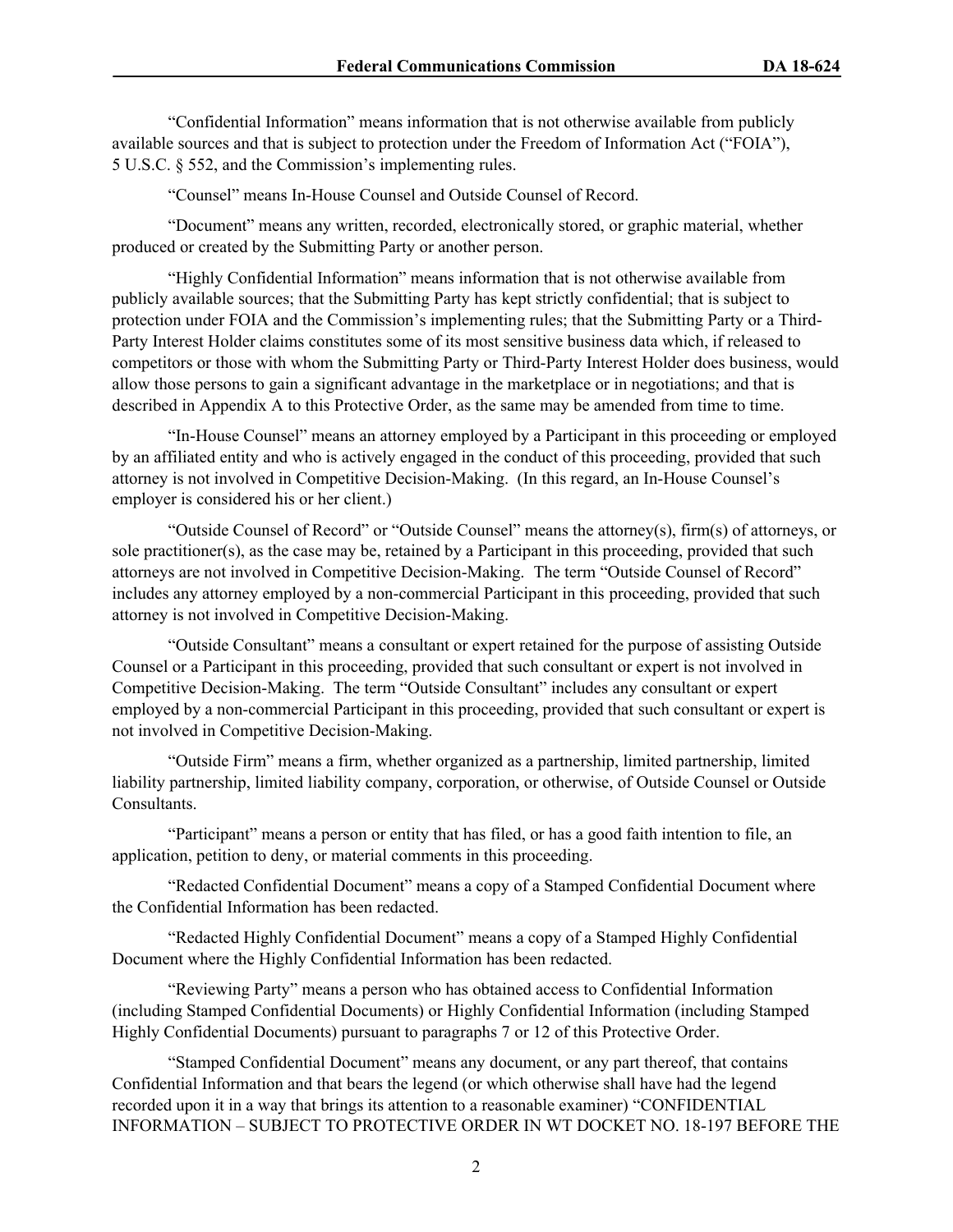FEDERAL COMMUNICATIONS COMMISSION," unless the Commission determines, *sua sponte* or by request pursuant to paragraph [4](#page-2-0) of this Protective Order or Sections 0.459 or 0.461 of its rules,<sup>2</sup> that any such document is not entitled to confidential treatment. By designating a document a "Stamped Confidential Document," a Submitting Party signifies and represents that it contains Confidential Information.

"Stamped Highly Confidential Document" means any document, or any part thereof, that contains Highly Confidential Information and that bears the legend (or which otherwise shall have had the legend recorded upon it in a way that brings its attention to a reasonable examiner) "HIGHLY CONFIDENTIAL INFORMATION – SUBJECT TO PROTECTIVE ORDER IN WT DOCKET NO. 18-197 BEFORE THE FEDERAL COMMUNICATIONS COMMISSION," unless the Commission determines, *sua sponte* or by request pursuant to paragraph [4](#page-2-0) of this Protective Order or Sections 0.459 or 0.461 of its rules, that any such document is not entitled to highly confidential treatment. By designating a document a "Stamped Highly Confidential Document," a Submitting Party signifies and represents that it contains Highly Confidential Information.

"Submitting Party" means a person or entity who submits a Stamped Confidential Document or a Stamped Highly Confidential Document.

"Support Personnel" means employees of a Reviewing Party's Outside Firm and third-party contractors and employees of third-party contractors who are assisting in this proceeding, provided such persons are involved solely in performing clerical or ministerial functions with regard to documents and information connected with this proceeding, including performing one or more aspects of organizing, filing, coding, converting, storing, or retrieving documents or data or designing programs for handling data connected with this proceeding.

"Third-Party Interest Holder" means a person who is not a Submitting Party who has a confidentiality interest in Confidential Information or Highly Confidential Information that is submitted under this Protective Order.

<span id="page-2-1"></span>3. *Designation of Information as Highly Confidential.* A Submitting Party may designate as Highly Confidential only those types of information described in Appendix A. If a Submitting Party believes that the descriptions contained in Appendix A should be revised, the Submitting Party shall submit a request to amend Appendix A along with a supporting explanation. To the extent the request is granted, an amended Appendix A will be issued. In addition, before a Submitting Party may designate particular documents or information as Highly Confidential, it must receive the written approval of the Commission staff, which, based on the Submitting Party's representations, will make a preliminary determination whether the proposed designation meets the requirements set forth in this Protective Order. By designating documents and information as Confidential or Highly Confidential under this Protective Order, a Submitting Party also will be deemed to have submitted a request that the material not be made routinely available for public inspection under the Commission's rules.<sup>3</sup>

<span id="page-2-0"></span>4. *Challenge to Designation*. Any person wishing to challenge the designation of a document, portion of a document, or information as Confidential or Highly Confidential must file such a challenge at the Commission and serve it on the Submitting Party and any known Third-Party Interest Holders. The Submitting Party and any Third-Party Interest Holders must file any reply within five business days, and include a justification for treating the information as Confidential or Highly Confidential, as appropriate. The documents and information challenged will continue to be accorded confidential treatment until the Commission acts on the request and any timely motion for a judicial stay

<sup>2</sup> 47 CFR §§ 0.459, 0.461.

<sup>3</sup> *See* 47 CFR § 0.459(a).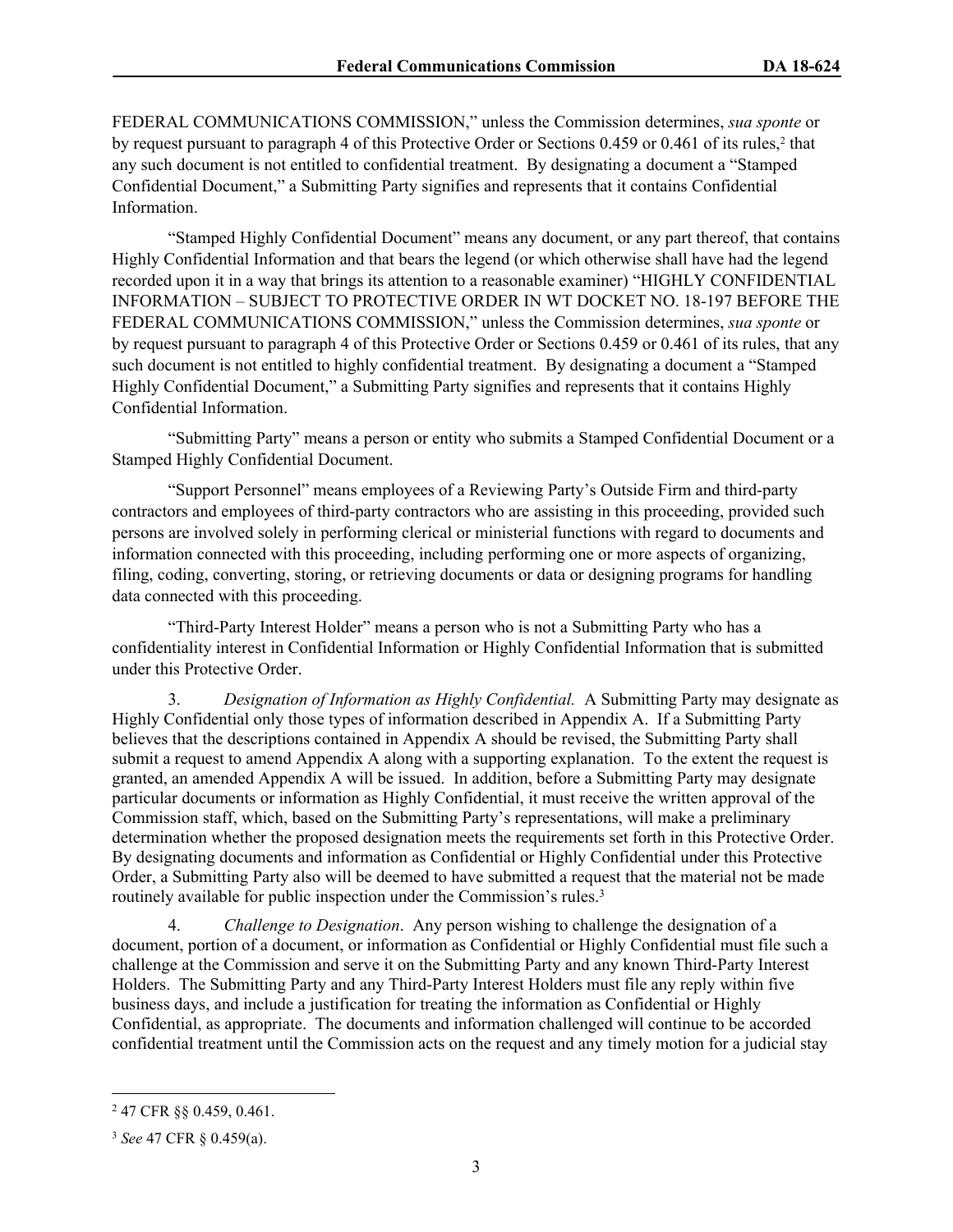has been acted upon.<sup>4</sup> Any decision on whether the materials should be accorded confidential treatment does not constitute a resolution of the merits concerning whether such information would be released publicly by the Commission upon an appropriate request under our rules implementing FOIA.<sup>5</sup>

5. *Submission of Stamped Confidential Documents and Stamped Highly Confidential Documents.* A Submitting Party shall submit to the Secretary's Office one copy of each Stamped Confidential Document and each Stamped Highly Confidential Document it seeks to file and an accompanying cover letter. Before doing so, the Submitting Party shall notify any known Third-Party Interest Holders who have a confidentiality interest in any such Stamped Confidential Document or Stamped Highly Confidential Document. Each page of the Stamped Confidential Document or Stamped Highly Confidential Document shall be stamped "CONFIDENTIAL INFORMATION – SUBJECT TO PROTECTIVE ORDER IN WT DOCKET NO. 18-197 BEFORE THE FEDERAL COMMUNICATIONS COMMISSION" or "HIGHLY CONFIDENTIAL INFORMATION – SUBJECT TO PROTECTIVE ORDER IN WT DOCKET NO. 18-197 BEFORE THE FEDERAL COMMUNICATIONS COMMISSION", as appropriate. The cover letter also shall contain this legend. In addition, with respect to each Stamped Confidential Document and each Stamped Highly Confidential Document submitted, the Submitting Party shall also file through the Commission's Electronic Comment Filing System ("ECFS") a copy of the respective Redacted Confidential Document or Redacted Highly Confidential Document and an accompanying cover letter.<sup>6</sup> Each Redacted Confidential Document or Redacted Highly Confidential Document shall have the same pagination as the Stamped Confidential Document or Stamped Highly Confidential Document from which it is derived. Each page of the Redacted Confidential Document or Redacted Highly Confidential Document and the accompanying cover letter shall be stamped "REDACTED – FOR PUBLIC INSPECTION." To the extent that any page of the filing contains both Confidential Information or Highly Confidential Information and nonconfidential information, only the Confidential Information and Highly Confidential Information may be redacted and the page of the unredacted filing shall clearly distinguish among the Confidential Information, the Highly Confidential Information, and the non-confidential information. In addition, two copies of each Stamped Confidential Document and Stamped Highly Confidential Document and the accompanying cover letter shall be delivered, as directed by Commission staff, to Kathy Harris, [kathy.harris@fcc,gov,](mailto:kathy.harris@fcc,gov) (202) 418-0609, Wireless Telecommunications Bureau, Federal Communications Commission, 445 12th Street, S.W., Room 2-B550, Washington, D.C. 20554.

<span id="page-3-1"></span>6. *Copying Sensitive Documents*. If, in the reasonable judgment of the Submitting Party, a Stamped Highly Confidential Document contains information so sensitive that copying of it should be restricted, the Submitting Party may mark the document with the legend "Additional Copying Restricted." Subject to the provisions for access to information in electronic format in paragraph [10,](#page-5-1) each Outside Firm shall receive only one copy of the document and no more than two additional copies, in any form, shall be made. Application for relief from this restriction against further copying may be made to the Commission, with notice to Counsel of Record for the Submitting Party, which will be granted only for cause*.*

<span id="page-3-0"></span>7. *Procedure for Obtaining Access to Confidential Information and Highly Confidential Information.* Access to Highly Confidential Information (including Stamped Highly Confidential Documents) is limited to Outside Counsel of Record, Outside Consultants, their employees and employees of their Outside Firms, and Support Personnel. Any person other than Support Personnel seeking access to Confidential Information or Highly Confidential Information subject to this Protective Order shall sign and date the Acknowledgment agreeing to be bound by the terms and conditions of this

<sup>4</sup> *Cf.* 47 CFR §§ 0.459(g), 0.461(i).

<sup>5</sup> *See* 47 CFR §§ 0.459(h), 0.461.

<sup>6</sup> If a party is not able to submit a copy of the Redacted Confidential Document or Redacted Highly Confidential Document via ECFS, it must file two copies of the Redacted Confidential Document or Redacted Highly Confidential Document with the Secretary's Office along with the appropriately stamped cover letter.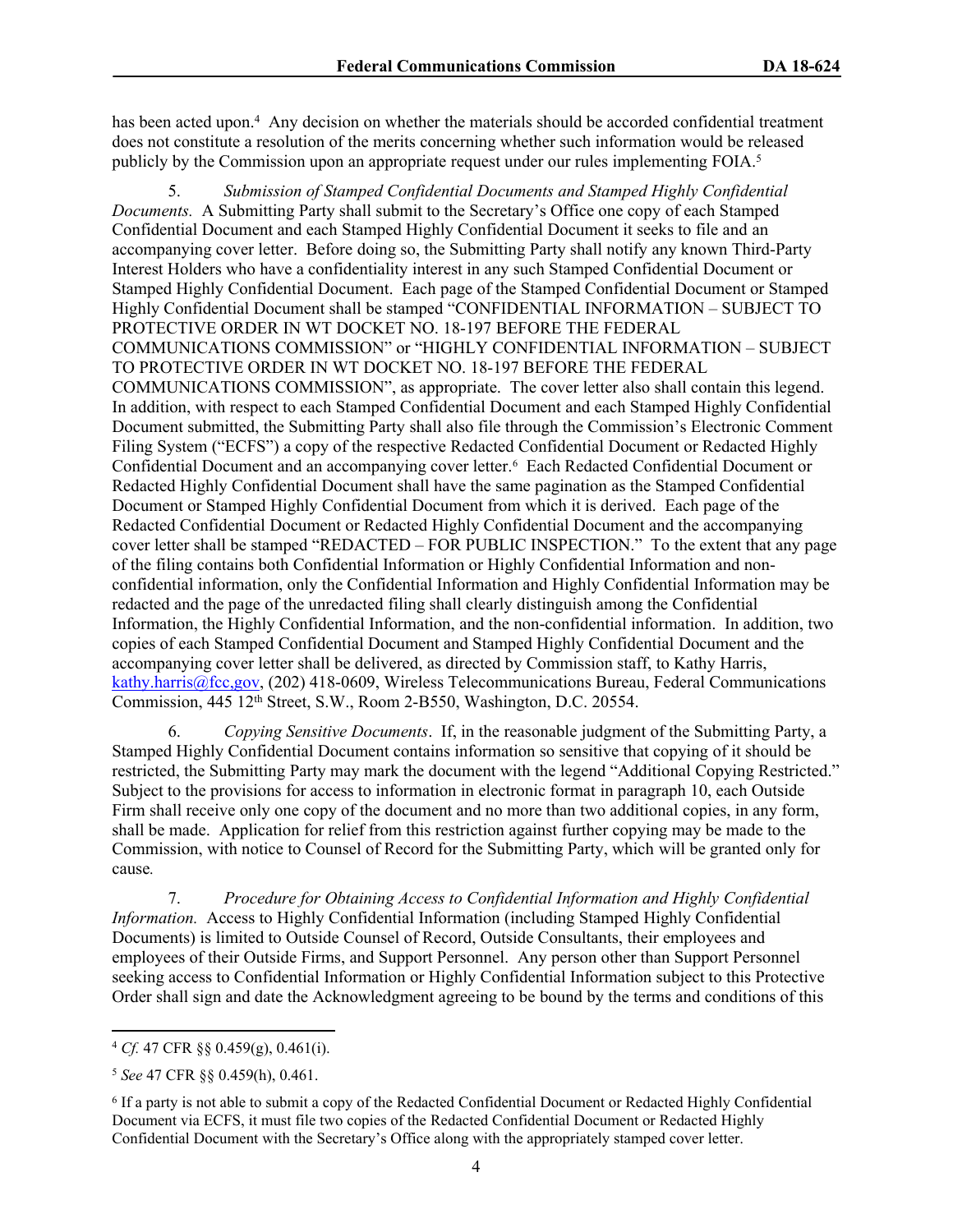Protective Order, and file the Acknowledgment with the Commission. A copy of the Acknowledgment also shall be delivered to the relevant Submitting Party through its Counsel of Record and any known Third-Party Interest Holders through counsel so that it is received at least five business days prior to such person's reviewing or having access to the Submitting Party's Confidential Information or Highly Confidential Information. Where there are multiple Submitting Parties or Third-Party Interest Holders, a copy of the Acknowledgment must be served on each within the time period stated above.

8. *Procedure for Objecting to the Disclosure of Confidential Information and Highly Confidential Information to a Potential Reviewing Party.*<sup>7</sup> Each Submitting Party and Third-Party Interest Holder shall have an opportunity to object to the disclosure of its Confidential Information or Highly Confidential Information to a person seeking to review that information pursuant to this Protective Order. A Submitting Party or Third-Party Interest Holder must file any such objection at the Commission and serve it on counsel for the person seeking access within three business days after receiving a copy of that person's Acknowledgment. Persons filing Acknowledgments shall not have access to Confidential Information or Highly Confidential Information before the period for filing objections has passed, unless both the Submitting Party and any known Third-Party Interest Holders waive this requirement. If a Submitting Party files additional documents containing Confidential Information or Highly Confidential Information, the Submitting Party shall notify any known Third-Party Interest Holders who have a confidentiality interest in the information before filing the additional documents. The Submitting Party shall file any objection to the disclosure of that additional Confidential Information or Highly Confidential Information to any Reviewing Party before or contemporaneous with the filing, and any Third-Party Interest Holder shall file any such objection as promptly as practicable. Until any timely objection is resolved by the Commission in favor of the person seeking access and, if a motion for a judicial stay is timely filed, until such a motion is acted upon, a person subject to an objection shall not have access to the relevant Confidential Information or Highly Confidential Information.<sup>8</sup> If an objection is not timely filed with the Commission, the Commission will nonetheless consider the objection and retains its discretion to prohibit further access to Confidential Information or Highly Confidential Information by the Reviewing Party until the objection is resolved.

9. *Review of Stamped Confidential Documents and Stamped Highly Confidential Documents.* A Submitting Party shall make available for review the Stamped Confidential Documents and Stamped Highly Confidential Documents of such party at the offices of the party's Outside Counsel of Record. Subject to the provisions of paragraph [6,](#page-3-1) a Reviewing Party shall be provided the following alternatives: (1) a Reviewing Party shall be provided adequate opportunity to inspect the documents on site; (2) a Reviewing Party may inspect the documents on site with the ability to request copies, at cost, of some or all of the documents; or (3) a Reviewing Party may request a complete set of the documents at cost, allowing two business days after the request is made for receipt of the copies. If a Reviewing Party plans on requesting a complete set of documents, it is encouraged to make such a request at the time it submits the Acknowledgment to allow it the opportunity to begin reviewing the documents at the end of

 $\frac{7}{7}$  This paragraph describes the procedure for objecting to a specific individual being permitted to review Confidential and Highly Confidential Information pursuant to this Protective Order. If a party timely requests that certain information be entirely withheld from review by *any* individual under the Protective Order, where such an objection is timely made, we will not require that the information at issue be disclosed under the Protective Order until the Commission resolves the objection, and if a timely motion for judicial stay is filed, until the court rules upon the stay motion.

<sup>8</sup> An objection ordinarily will first be ruled upon by the Wireless Telecommunications Bureau. If the Bureau rejects the objection, the objecting party will be provided 10 business days to file an Application for Review with the Commission; if an Application for Review is not filed within that time, the Confidential or Highly Confidential Information shall be made available to the Reviewing Party. If an Application for Review is timely filed and is denied by the Commission, the objecting party will be provided 10 business days to seek a judicial stay of the Commission's Order; if a motion for stay is not filed within that time, the Confidential or Highly Confidential Information shall be made available to the Reviewing Party.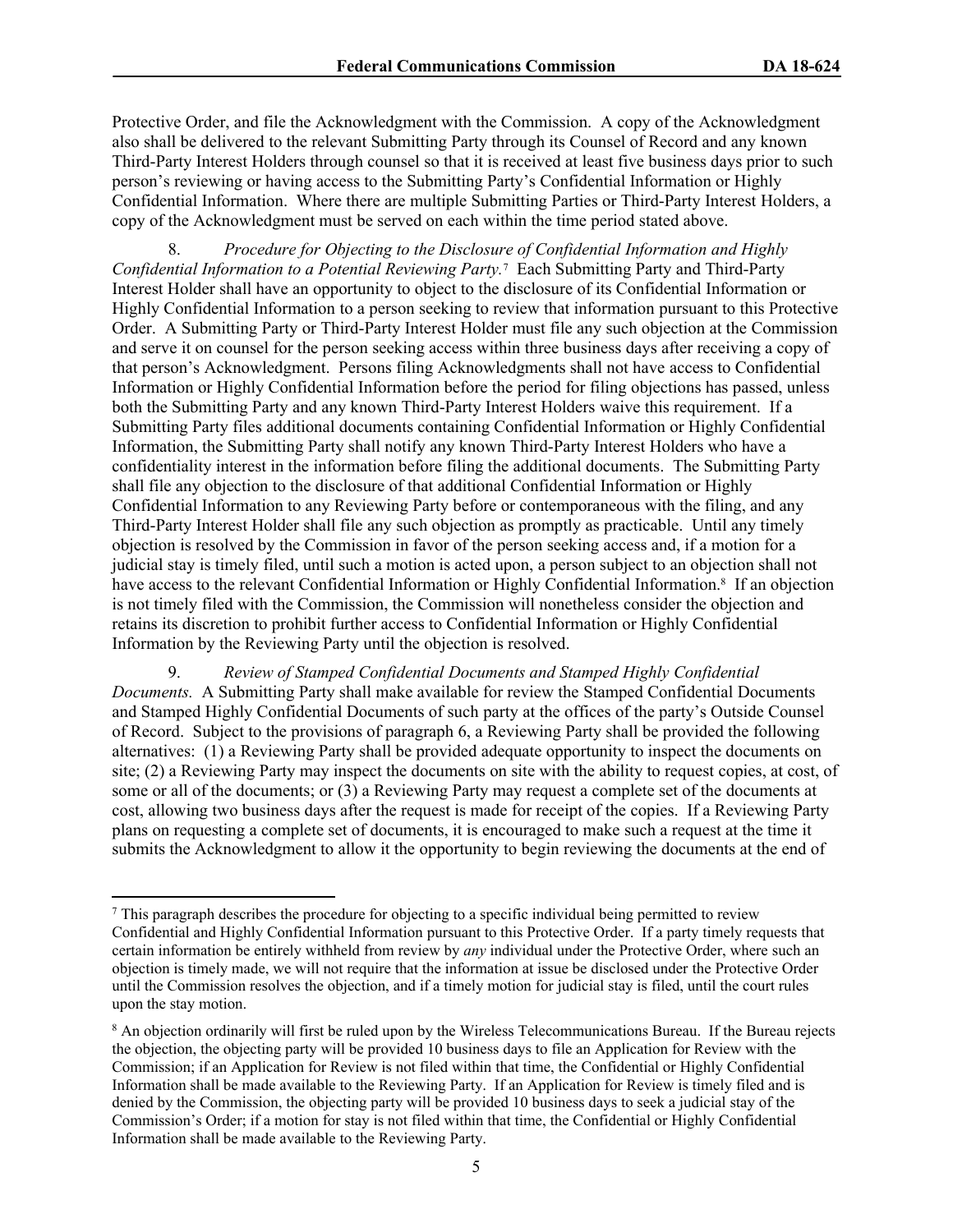the five-day period referred to in paragraph [7.](#page-3-0) All copies of documents that are removed from the Submitting Party's office must be returned or destroyed in accordance with the terms of paragraph [21.](#page-7-0)

<span id="page-5-1"></span>10. *Review of Highly Confidential Information in Electronic Format.* A Submitting Party shall make available to a Reviewing Party one copy of Highly Confidential Information contained, recorded, or electronically stored on an appropriate electronic storage device (such as a CD-ROM, DVD, flash drive or portable hard drive), which shall be considered a Stamped Highly Confidential Document. The medium containing the information in electronic format should be physically delivered to the Reviewing Party; a Reviewing Party may not require that it be transmitted electronically. A Reviewing Party may temporarily load onto a computer the information in electronic format. Once loaded onto a computer, any files containing Highly Confidential Information shall be password protected immediately. The Highly Confidential Information may be stored on a computer for the duration of the proceeding. All files containing Highly Confidential Information shall be deleted from the computer no later than when proceedings at the Commission are complete. The original disk or other storage medium shall be stored securely and a record kept of any persons given access to it.

11. *Use of Confidential and Highly Confidential Information*. Persons obtaining access to Confidential and Highly Confidential Information under this Protective Order shall use the information solely for the preparation and conduct of this proceeding before the Commission and any subsequent judicial proceeding arising directly from this proceeding and, except as provided herein, shall not use such documents or information for any other purpose, including without limitation business, governmental, or commercial purposes, or in any other administrative, regulatory, or judicial proceedings. Should the Commission rely upon or otherwise make reference to any Confidential or Highly Confidential Information in its orders in this proceeding, it will do so by redacting any Confidential or Highly Confidential Information from the public version of the order and by making the unredacted version of the order available only to a court and to those persons entitled to access to Confidential or Highly Confidential Information under this Protective Order, as appropriate.

<span id="page-5-0"></span>12. *Permissible Disclosure*. A Reviewing Party may discuss and share the contents of Confidential Information and Highly Confidential Information with another Reviewing Party, with Support Personnel, as appropriate, and with the Commission and its staff. A Submitting Party's Confidential Information and Highly Confidential Information may be disclosed to employees and Counsel of the Submitting Party, and a Third-Party Interest Holder's Confidential Information and Highly Confidential Information may be disclosed to employees and Counsel of the Third-Party Interest Holder.

13. *Filings with the Commission*. A party making a filing in this proceeding that contains Confidential or Highly Confidential Information shall submit to the Secretary's Office one copy of the filing containing the Confidential or Highly Confidential Information (the "Confidential Filing") and an accompanying cover letter. The cover or first page of the Confidential Filing and each page of the Confidential Filing that contains or discloses only Confidential Information shall be clearly marked "CONFIDENTIAL INFORMATION – SUBJECT TO PROTECTIVE ORDER IN WT DOCKET NO. 18-197 BEFORE THE FEDERAL COMMUNICATIONS COMMISSION." The cover or first page of the Confidential Filing and each page of the Confidential Filing that contains or discloses Highly Confidential Information shall be clearly marked "HIGHLY CONFIDENTIAL INFORMATION – SUBJECT TO PROTECTIVE ORDER IN WT DOCKET NO. 18-197 BEFORE THE FEDERAL COMMUNICATIONS COMMISSION." The accompanying cover letter shall also contain the appropriate legend. The Confidential Filing shall be made under seal and will not be placed in the Commission's public file. The party shall submit a copy of the filing in redacted form, i.e., containing no Confidential or Highly Confidential Information (the "Redacted Confidential Filing"), to the Commission via ECFS.<sup>9</sup> The Redacted Confidential Filing and the accompanying cover letter shall be stamped

<sup>9</sup> If a party is not able to submit a copy of the Redacted Confidential Filing via ECFS, it must file two copies of the Redacted Confidential Filing with the Secretary's Office along with the appropriately stamped cover letter, as described in this paragraph.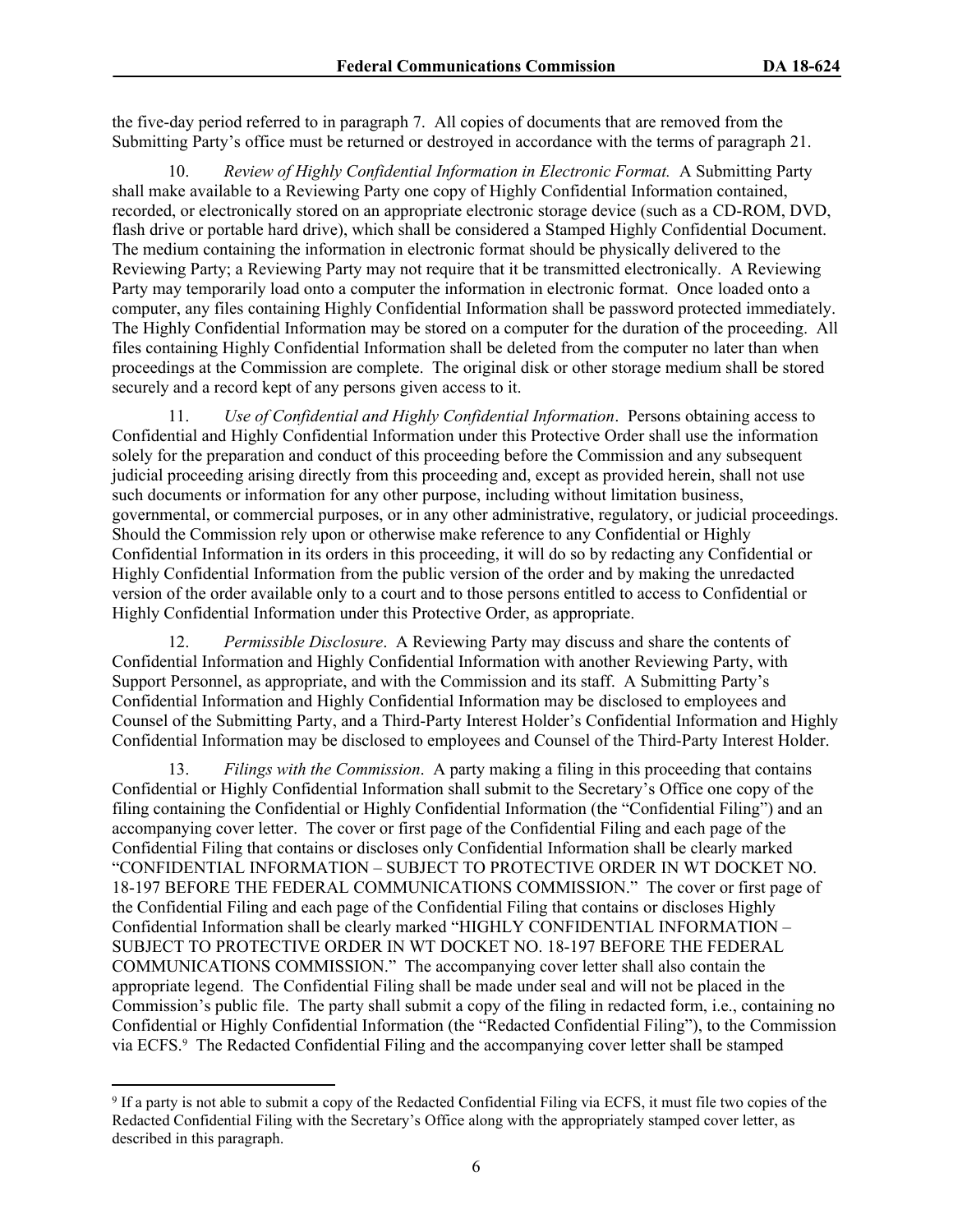"REDACTED – FOR PUBLIC INSPECTION." The cover letter accompanying the Redacted Confidential Filing shall state that the party is filing a redacted version of the filing. Each Redacted Confidential Filing shall have the same pagination as the Confidential Filing from which it is derived. To the extent that any page of the Confidential Filing contains any Confidential Information or Highly Confidential Information, only the Confidential Information or Highly Confidential Information may be redacted and the page of the unredacted Confidential Filing shall clearly distinguish among the Confidential Information, the Highly Confidential Information and the non-confidential information. Two copies of each Confidential Filing and the accompanying cover letter must be delivered, as directed by Commission staff, to Kathy Harris, [kathy.harris@fcc.gov,](mailto:kathy.harris@fcc.gov) (202) 418-0609, Wireless Telecommunications Bureau, Federal Communications Commission, 445 12<sup>th</sup> Street, S.W., Room 2-B550, Washington, D.C. 20554. Parties should not provide courtesy copies of pleadings containing Highly Confidential Information to Commission staff unless the Bureau so requests, and any such courtesy copies shall be submitted under seal.

14. *Non-Disclosure of Confidential Information, and Highly Confidential Information.* Except with the prior written consent of the Submitting Party or as provided under this Protective Order, Confidential Information and Highly Confidential Information shall not be disclosed further.

15. *Protection of Stamped Confidential Documents, Stamped Highly Confidential Documents, Confidential Information, and Highly Confidential Information.* A Reviewing Party shall have the obligation to ensure that access to Confidential Information and Highly Confidential Information (including Stamped Confidential Documents and Stamped Highly Confidential Documents) is strictly limited as prescribed in this Protective Order. A Reviewing Party shall have the further obligation to ensure that Confidential Information and Highly Confidential Information are used only as provided in this Protective Order.

16. *Requests for Additional Disclosure*. If any person requests disclosure of Confidential or Highly Confidential Information outside the terms of this Protective Order, such a request will be treated in accordance with Sections 0.442 and 0.461 of the Commission's rules.<sup>10</sup>

17. *Client Consultation*. Nothing in this Protective Order shall prevent or otherwise restrict Counsel from rendering advice to their clients relating to the conduct of this proceeding and any subsequent judicial proceeding arising therefrom and, in the course thereof, relying generally on examination of Confidential Information or Highly Confidential Information to which they have access under this Protective Order; *provided, however*, that in rendering such advice and otherwise communicating with such clients, Counsel shall not disclose Confidential Information or Highly Confidential Information.

18. *No Waiver of Confidentiality*. Disclosure of Confidential or Highly Confidential Information as provided herein by any person shall not be deemed a waiver by any Submitting Party of any privilege or entitlement to confidential treatment of such Confidential or Highly Confidential Information. Reviewing Parties, by viewing this material, agree: (1) not to assert any such waiver; (2) not to use Confidential or Highly Confidential Information to seek disclosure in any other proceeding; and (3) that accidental disclosure of Confidential or Highly Confidential Information by a Submitting Party to a Reviewing Party shall not be deemed a waiver of any privilege or entitlement provided that the Submitting Party takes prompt remedial action.

19. *Subpoena by Courts, Departments*, *or Agencies*. If a court, or a federal or state department or agency, issues a subpoena for or orders the production of Stamped Confidential Documents, Stamped Highly Confidential Documents, Confidential Information, or Highly Confidential Information that a party has obtained under the terms of this Protective Order, such party shall promptly notify each relevant Submitting Party and each known Third-Party Interest Holder of the pendency of such subpoena or order. Consistent with the independent authority of any court, department, or agency,

<sup>10</sup> 47 CFR §§ 0.442, 0.461.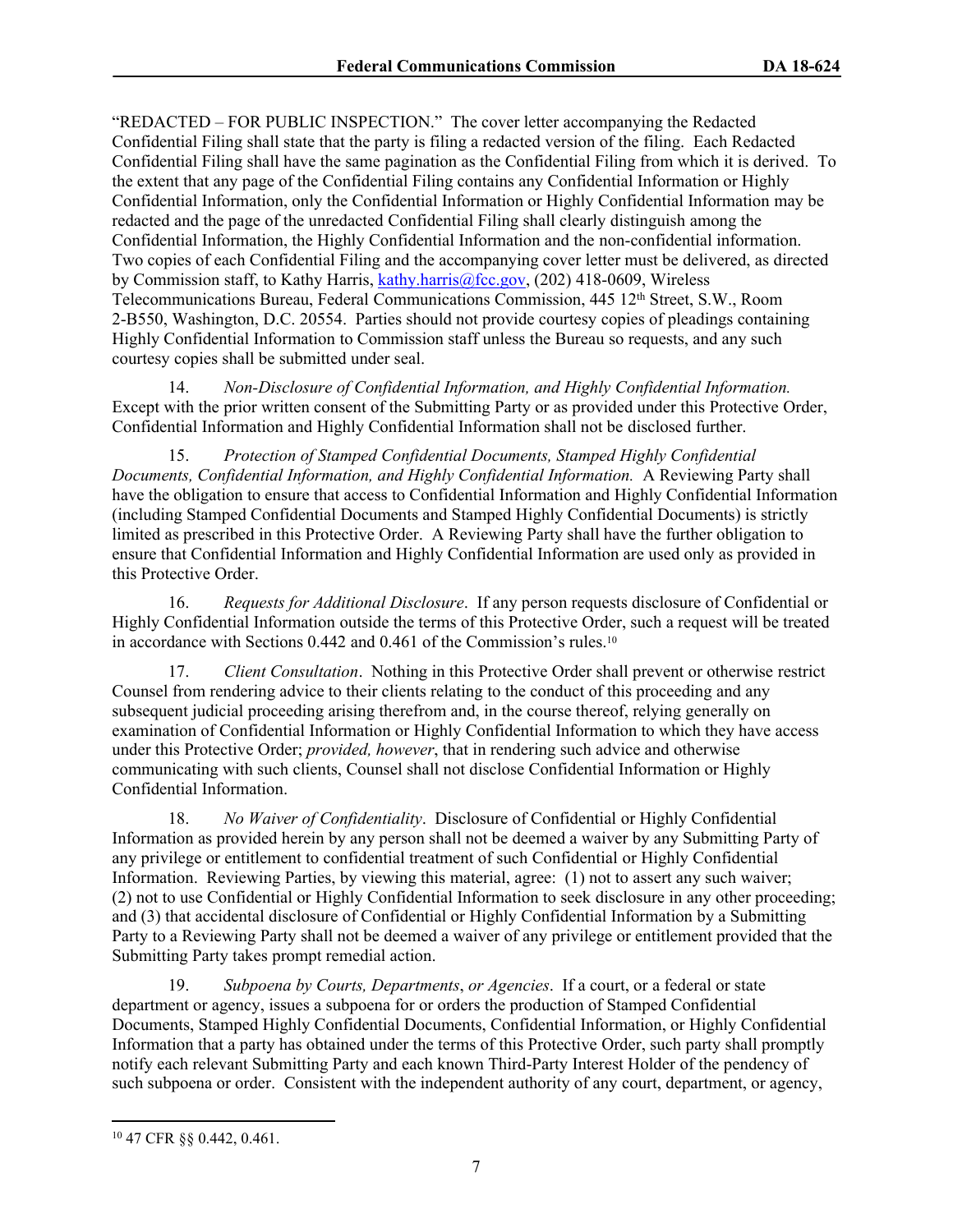such notification must be accomplished such that each Submitting Party and Third-Party Interest Holder has sufficient opportunity to oppose such production prior to the production or disclosure of any Stamped Confidential Document, Stamped Highly Confidential Document, Confidential Information, or Highly Confidential Information.

20. *Violations of the Protective Order.* Should a Reviewing Party violate any of the terms of this Protective Order, such Reviewing Party shall immediately convey that fact to the Commission and to the relevant Submitting Parties and known Third-Party Interest Holders. Further, should such violation consist of improper disclosure of Confidential or Highly Confidential Information, the violating person shall take all necessary steps to remedy the improper disclosure. The Commission retains its full authority to fashion appropriate sanctions for violations of this Protective Order, including but not limited to suspension or disbarment of Counsel or Consultants from practice before the Commission, forfeitures, cease and desist orders, and denial of further access to Confidential or Highly Confidential Information in this or any other Commission proceeding. Nothing in this Protective Order shall limit any other rights and remedies available to the Submitting Party or any Third-Party Interest Holder at law or in equity against any person using Confidential or Highly Confidential Information in a manner not authorized by this Protective Order.

<span id="page-7-0"></span>21. *Termination of Proceeding*. The provisions of this Protective Order shall not terminate at the conclusion of this proceeding. Within two weeks after conclusion of this proceeding and any administrative or judicial review, Reviewing Parties shall destroy or return to the Submitting Party Stamped Confidential Documents and Stamped Highly Confidential Documents and all copies of the same. No material whatsoever containing or derived from Confidential and Highly Confidential Information may be retained by any person having access thereto, except Outside Counsel and Outside Consultants may retain, under the continuing strictures of this Protective Order, two copies of pleadings (one of which may be in electronic format) prepared in whole or in part by that party that contain Confidential or Highly Confidential Information, and one copy of orders issued by the Commission or Bureau that contain Confidential or Highly Confidential Information. All Reviewing Parties shall certify compliance with these terms and shall deliver such certification to Counsel for the Submitting Party and file such certification with the Commission not more than three weeks after conclusion of this proceeding. Such certification shall be made pursuant to 28 U.S.C. § 1746 and is subject to 18 U.S.C. § 1001. The provisions of this paragraph regarding retention of Stamped Confidential Documents and Stamped Highly Confidential Documents and copies of the same and Confidential and Highly Confidential Information shall not be construed to apply to the Commission or its staff.

22. *Questions*. Questions concerning this Protective Order should be addressed to Kathy Harris, [kathy.harris@fcc.gov](mailto:kathy.harris@fcc.gov), (202) 418-0609, Wireless Telecommunications Bureau, and to Joel Rabinovitz, [Joel.Rabinovitz@fcc.gov](mailto:Joel.Rabinovitz@fcc.gov), (202) 418-0689, Transaction Team, Office of General Counsel.

23. Authority. This Order is issued pursuant to Sections 4(i), 214 and 310(d) of the Communications Act of 1934, as amended,  $47 \text{ U.S.C. }$   $\S$   $\S$   $154(i)$ ,  $214$  and  $310(d)$ , Section 4 of the Freedom of Information Act, 5 U.S.C. § 552(b)(4), and authority delegated under Section 0.331 of the Commission's rules, 47 CFR § 0.331, and is effective upon its adoption.

#### FEDERAL COMMUNICATIONS COMMISSION

Donald K. Stockdale, Jr. Chief Wireless Telecommunications Bureau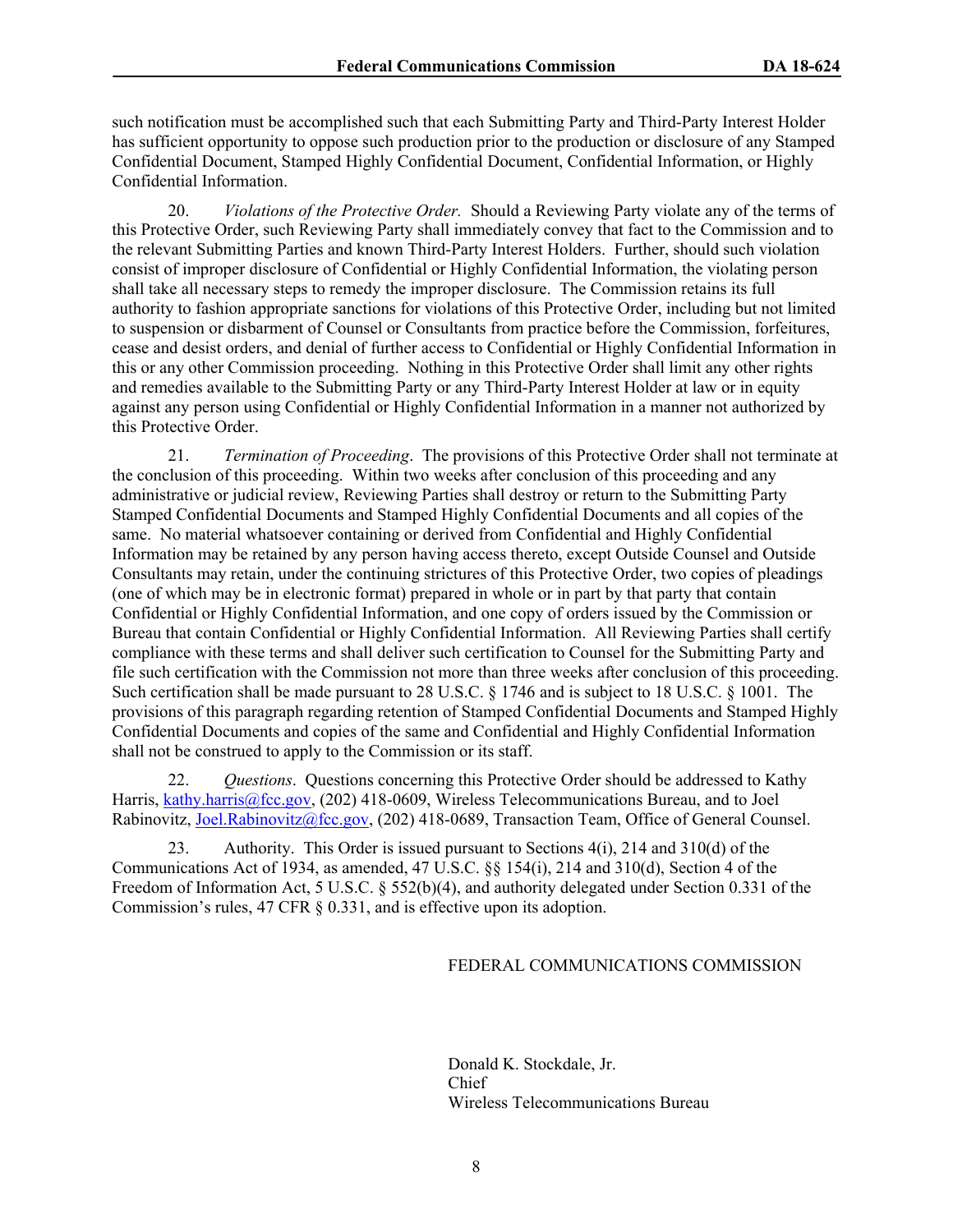# **APPENDIX A**

### **Highly Confidential Information and Documents**

As specified in paragraphs 2 and [3](#page-2-1) of the Protective Order, only information and documents set forth in this Appendix and that otherwise meet the definition of Highly Confidential Information or Stamped Highly Confidential Documents may be designated as Highly Confidential. This Appendix will be updated as necessary.

- 1. Information that details the terms and conditions of or strategy related to a Submitting Party's most sensitive business negotiations or contracts (e.g., marketing, service or product agreements, agreements relating to potential mergers and acquisitions, and comparably sensitive contracts).
- 2. Information that discusses specific steps that will be taken to integrate companies or discussions of specific detail or disaggregated quantification of merger integration benefits or efficiencies (including costs, benefits, timeline, and risks of the integration).
- 3. Information that discusses in detail current or future plans to compete for a customer or specific groups or types of customers (e.g., business or wholesale customers), including specific pricing or contract proposals, pricing strategies, product strategies, advertising or marketing strategies, future business plans, procurement strategies, technology implementation or deployment plans and strategies (e.g., engineering capacity planning documents), plans for handling acquired customers, and human resources and staffing strategies.
- 4. Information that discloses the identity or characteristics of specific customers or of those a company is targeting or with whom a company is negotiating (including identifying information about specific customer facilities, information about customers' levels of demand, and information regarding pricing proposals).
- 5. Information that provides granular information about a Submitting Party's current or future costs, revenues, marginal revenues, market share, or customers.
- 6. Detailed information describing or illustrating how a Submitting Party analyzes its competitors, including sources and methods used in these analyses, any limits on use of these analyses or data, and how such analyses or data are used.
- 7. Information that provides numbers of customers and revenues broken down by customer type (e.g., business) and zip code or market area (e.g., CMA/MSA/RSA, DMA, state, regional cluster).
- 8. Information that discusses in detail the number or anticipated changes in the number of customers or amount of traffic, including churn rate data, broken down by zip code or market, and detailed information about why customers discontinue service.
- 9. Information that provides detailed or granular engineering capacity information or information about specific facilities, including collocation sites, cell sites, or maps of network facilities.
- 10. Information that provides detailed technical performance data and test results.